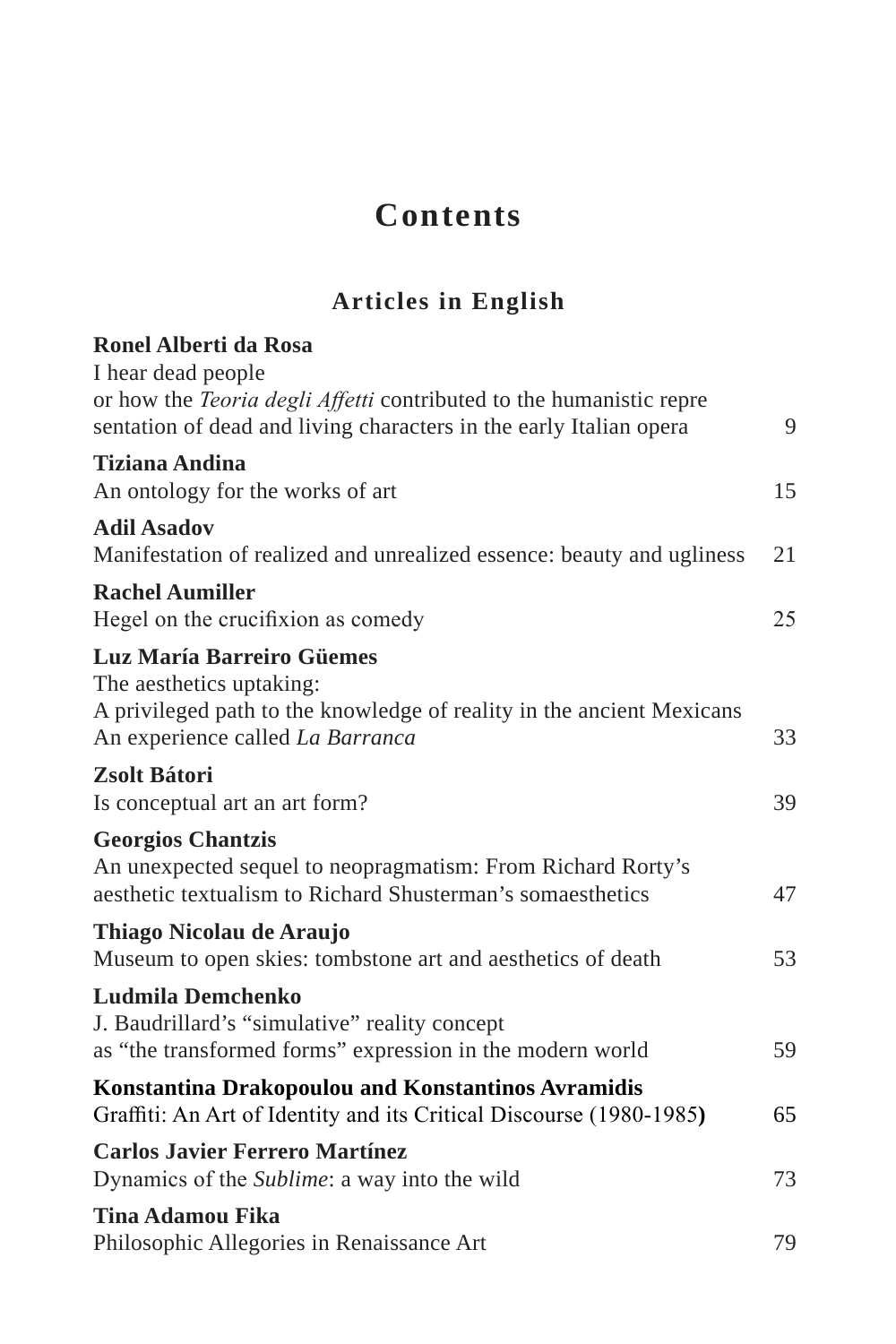| Contents                                                                                                                     | 3   |
|------------------------------------------------------------------------------------------------------------------------------|-----|
| Haruhiko Fujita<br>Art as a way of life and life as a way of art                                                             | 87  |
| <b>Augusta O. Gooch</b><br>Ingarden's quasi-judgment as aesthetic ontology                                                   | 93  |
| <b>Christos Grigoriou</b><br>The fusion of aesthetics with ethics in the work of Shaftesbury<br>and its Romantic corollaries | 99  |
| Svetlana L. Gromova<br>Criteria of philosophical interpretation of works of art                                              | 115 |
| <b>Thomas Heyd</b><br>Re-reading Kant on free and adherent beauty                                                            | 121 |
| <b>Margaret Hodges</b><br>A hybrid approach to the aesthetics of the natural environment                                     | 127 |
| Pia Maria Houni<br>The Changing Positions of the Artist in Society                                                           | 133 |
| Abdullah Kaygi<br>Philosophy of Art and the Art of Cinema                                                                    | 141 |
| <b>Chara Kokkiou</b><br>The aesthetics of place in Plato's Phaedrus                                                          | 147 |
| <b>Victor N. Kulbizhekov</b><br>Audial conceptual image                                                                      | 155 |
| <b>Shail Kumari</b><br>The contributions of Indian philosophy to aesthetics                                                  | 161 |
| <b>Hong-Bin Lim</b><br>What is the matter with the idea of <i>infinity</i> ?                                                 | 167 |
| Chengji Liu<br>The agricultural trait of Chinese aesthetics<br>and its manifestation in landscape                            | 175 |
| <b>Sandra Makowiecky</b><br>Aesthetics and philosophies of art: art and culture                                              | 181 |
| <b>Pablo Cesar Martin</b><br>Freedom of imagination as foundation for aesthetic judgement<br>and teleological judgement      | 187 |
| <b>Emmanuel Mavrommatis</b><br>The retrospective construction of derivation as artistic behaviour                            | 193 |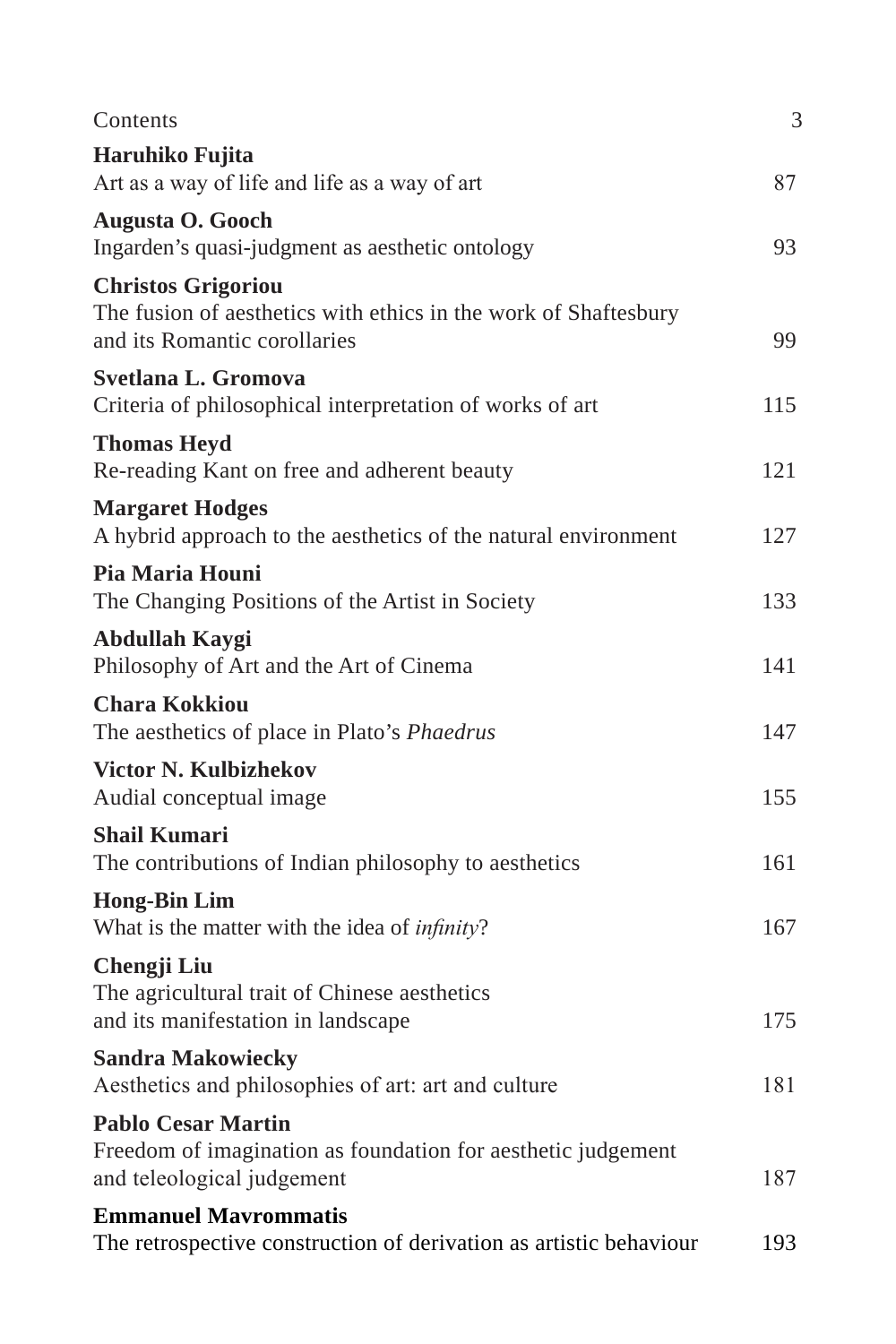| 4                                                                                                                                 | Volume 1: Aesthetics and Philosophies of Art                                 |     |
|-----------------------------------------------------------------------------------------------------------------------------------|------------------------------------------------------------------------------|-----|
| <b>Matthew Meyer</b>                                                                                                              |                                                                              |     |
| Nietzsche's naturalized aestheticism                                                                                              |                                                                              | 203 |
| <b>Konstantinos Moraitis</b><br>Landscape interpretation through Schematism:<br>Schematism as a theory concept                    | and its correlation to landscape aesthetics and landscape design             | 209 |
| Maria João Neves                                                                                                                  | The phenomenon of inspiration in Maria Zambrano's aesthetics                 | 217 |
| <b>Quynh Nguyen</b><br>On the beautiful and the creative of commonplace                                                           |                                                                              | 223 |
| <b>Vicente Ordonez Roig</b><br>"Freilich hängen Musik und Bücher zusammen":<br>Brahms's music in Ludwig Wittgenstein's philosophy |                                                                              | 229 |
| <b>Anna Carolina Domínguez Pallach</b><br>Food and philosophy through José Vasconcelos's aesthetics                               |                                                                              | 235 |
| <b>Debora Pazetto Ferreira</b><br>Art or works of art:<br>An ontological approach of Arthur Danto and Vilém Flusser               |                                                                              | 239 |
| <b>Mihaela Pop</b>                                                                                                                | Some aspects of the performance: art and the bodily-being-in-the-world       | 245 |
| <b>Constantinos V. Proimos</b><br>Immanence and the Tragic Scission.<br>Reiner Schürmann's Phenomenology of Ultimates             |                                                                              | 251 |
| <b>Evi Prousali</b>                                                                                                               | The translation of existentialist concepts into scenic signification         | 261 |
| <b>Dan Ratiu</b><br>The state of aesthetics: between art and everyday life                                                        |                                                                              | 271 |
| <b>Peter A. Safronov</b>                                                                                                          | In the middle of nowhere: city, space and real estate billboards             | 277 |
| <b>Rosy Saikia</b><br>The aesthetics of creative process:                                                                         | A cross-cultural study of visual art and literature in Rainer Maria Rilk 283 |     |
| <b>Andrea Sakoparnig</b><br>Hegel's account on aesthetic objectivity                                                              |                                                                              | 289 |
| Edijs Šauers                                                                                                                      | Kantian schematism and the ethics of the image (remarks on J.L. Nancy)       | 295 |
|                                                                                                                                   |                                                                              |     |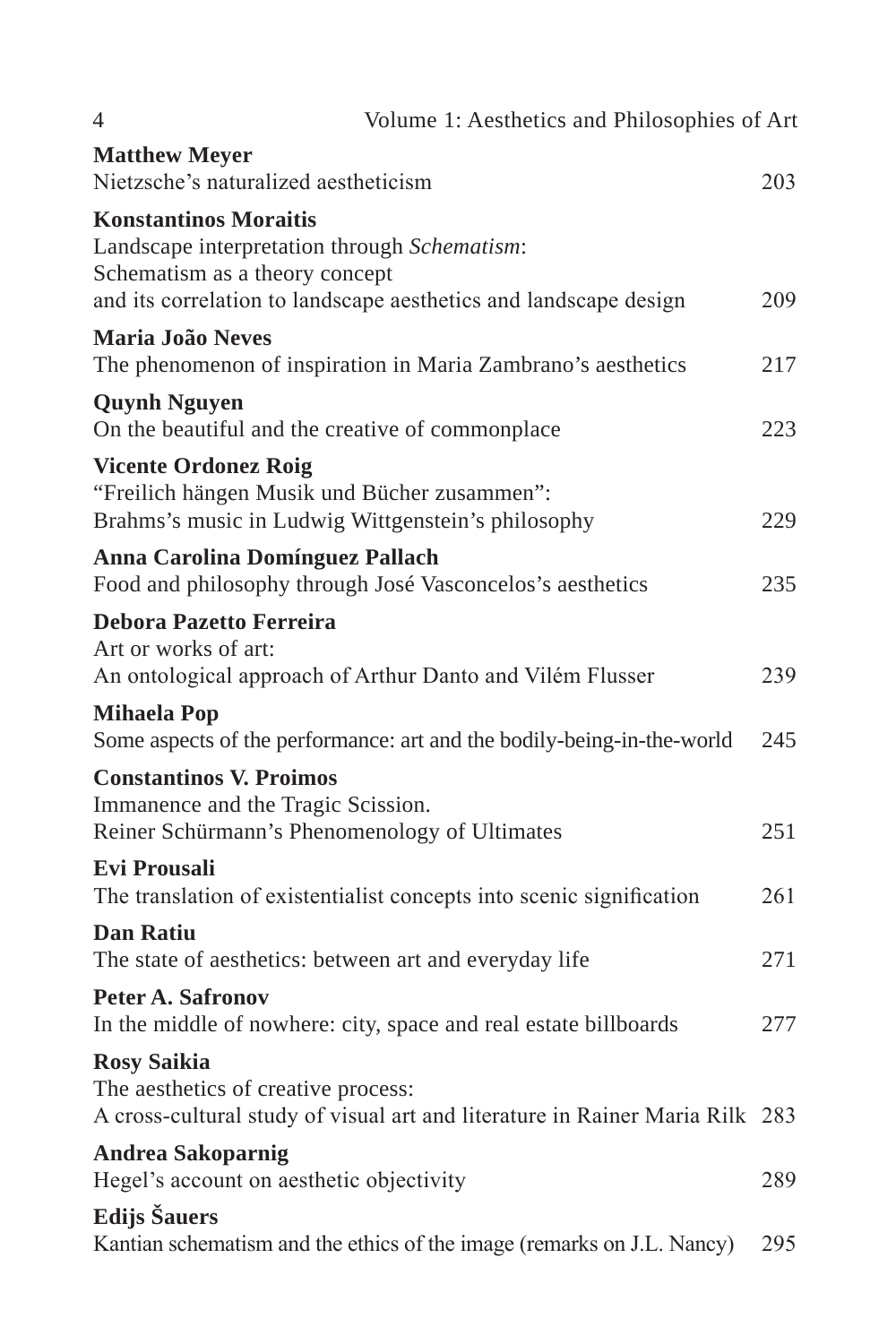| Contents                                                                                                               | 5   |  |  |
|------------------------------------------------------------------------------------------------------------------------|-----|--|--|
| Manjula Saxena<br>Psychical distancing: its meaning and role in aesthetic attitude                                     | 301 |  |  |
| <b>Lisa Katharin Schmalzried</b><br>A metatheoretical solution of the paradox of fiction                               | 307 |  |  |
| <b>Tatiana Shatunova</b><br>Aesthetics as metaphysics and passion                                                      | 315 |  |  |
| <b>Stefan Lorenz Sorgner</b><br>Beauty naturalized                                                                     | 321 |  |  |
| Despina Spyridaki<br>Wittgenstein's critique of the scientism of aesthetics                                            | 327 |  |  |
| <b>Brit Strandhagen</b><br>The sublimity of alien space: aesthetics of the unknown                                     | 335 |  |  |
| <b>Tatiana Ivanovna Suslova</b><br>The problem of <i>symbol</i> in contemporary art                                    | 341 |  |  |
| <b>Helen Tatla</b><br>The function of ornament:<br>A philosophical discussion in relation to contemporary architecture | 345 |  |  |
| María Cristina Vilariño<br>The aesthetic creation of the world                                                         | 353 |  |  |
| <b>Fay Zika</b><br>The revival of multimodal aesthetics                                                                | 359 |  |  |
| <b>Articles in French</b>                                                                                              |     |  |  |
| Petru Bejan<br>Peut-on représenter la verité?                                                                          | 365 |  |  |
| <b>Ana Nolasco</b><br>L'esthétique du laid:<br>La philosophie de vie Nietzschéenne et l'expressionisme                 | 371 |  |  |
| <b>Articles in German</b>                                                                                              |     |  |  |
| <b>Francesca Iannelli</b><br>Ohne die Farben des Lebens:                                                               |     |  |  |
| Hegels Deutung der griechischen Skulptur                                                                               | 377 |  |  |
| <b>Obert Mathias</b><br>Leibliche Mimesis in der Kunsttheorie                                                          | 383 |  |  |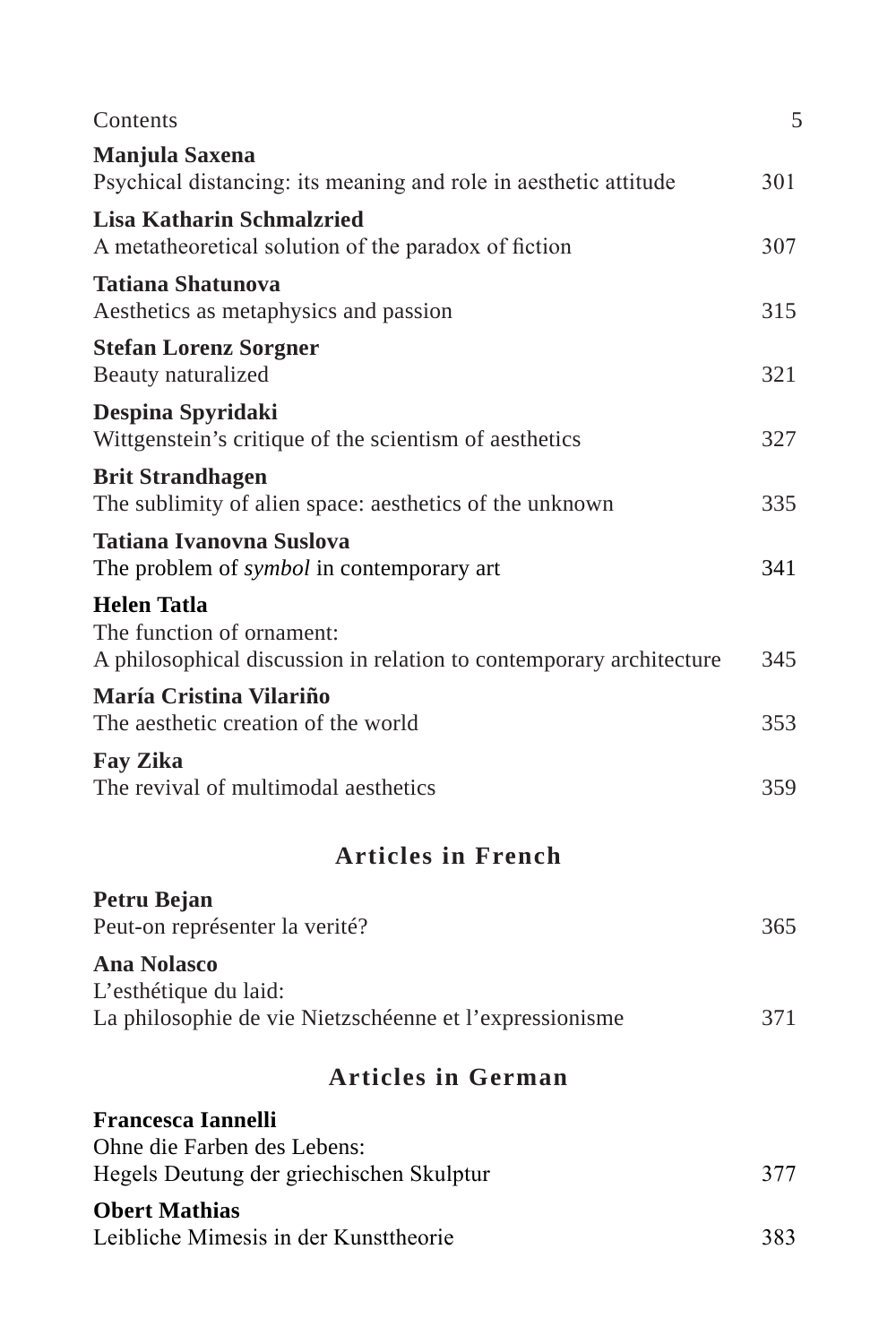| 6<br>Volume 1: Aesthetics and Philosophies of Art                                                                                                                             |     |
|-------------------------------------------------------------------------------------------------------------------------------------------------------------------------------|-----|
| <b>Articles in Spanish</b>                                                                                                                                                    |     |
| Manuel Oswaldo Ávila Vásquez<br>Guernica or on pain and war<br>Guernica o del dolor y la guerra                                                                               | 389 |
| <b>Carlos Alberto García Camacho</b><br>The artistic utopia. Benjamin and the cinema<br>La utopía del arte. Un acercamiento al cine desde W. Benjamin                         | 395 |
| Rodríguez González<br>La risa de Dioniso                                                                                                                                      | 401 |
| <b>Jose Fernandez Quintano</b><br>Cuestiones de Filosofía del Arte Prehistórico                                                                                               | 407 |
| <b>Ruiz Stull Miguel</b><br>Estilo y experiencia poética                                                                                                                      | 413 |
| <b>Articles in Russian</b>                                                                                                                                                    |     |
| <b>Feruza Bozarova</b><br>Aesthetics problematic of Immanuel Kant<br>Эстетическая Проблематика Иммануила Канта                                                                | 421 |
| Valeriy D. Didenko - Валерий Дмитриевич Диденко<br>The expression of the inexpressible as a correlate of the ontological<br>and epistemological foundations of the spiritual  |     |
| Выражение невыразимого как коррелят онтологических<br>ѕи гносеологических оснований духовного                                                                                 | 427 |
| Tatiana Kuznetsova - Д.ф.н. Т. В. Кузнецова<br>Эстетические формы красоты, моды и гламура                                                                                     | 437 |
| Попова Елена Васильевна<br>В эстетике не "все позволено"                                                                                                                      | 445 |
| Tatiana Sidneva - Сиднева Татьяна Борисовна<br>Music in the era of the aesthetic<br>Музыка в эпоху эстетизации                                                                | 453 |
| Svetlana Suzdaltseva - Суздальцева Светлана Николаевна<br>Aesthetic problems of interpretation of modern painting<br>Эстетические проблемы интерпретации современной живописи | 459 |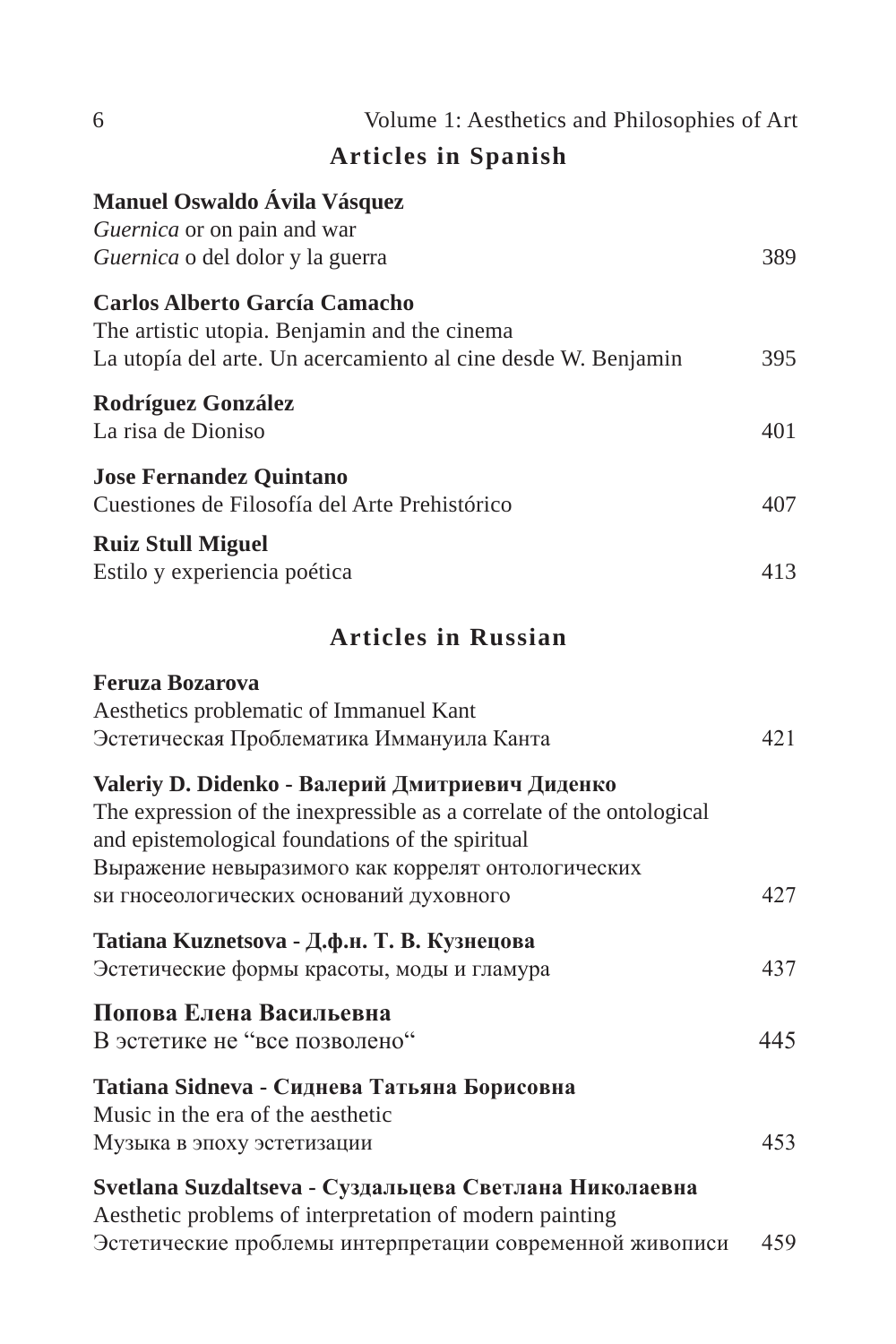| Contents                                                                                                                                                                                                     | $\overline{7}$ |
|--------------------------------------------------------------------------------------------------------------------------------------------------------------------------------------------------------------|----------------|
| <b>Articles in Greek</b>                                                                                                                                                                                     |                |
| Δημήτριος Δακρότσης - Dimitrios Dacrotsis<br>Η λειτουργία της άμεσης ενορατικής γνώσης στον Benedetto Croce                                                                                                  | 465            |
| Μαρίσσια Δεληγιώργη - Marissa Deligiorgi<br>Το ερείπιο στο γερμανικό ρομαντισμό:<br>η περίπτωση του Caspar David Friedrich (1774-1840)                                                                       | 471            |
| Ελένη Γέμτου - Eleni Gemtou<br>Η ιστορία της τέχνης ως «πολυπαραδειγματική» επιστήμη<br>και η σχέση της με τη φιλοσοφία                                                                                      | 479            |
| Βασίλειος Κωτσάκης - Vasilios Kotsakis<br>Ο Σοπενχάουερ και ο δρόμος προς τη λύτρωση διά της συμπόνιας<br>στο έργο Πάρσιφαλ του Βάγκνερ                                                                      | 489            |
| Γιάννης Λαζαράτος - Giannis Lazaratos<br>Οντολογία της επικαιρότητας, θνητότητα και αυτονομία:<br>Σχόλιο στην περίπτωση της σύγχρονης τέχνης                                                                 | 493            |
| Εμμανουήλ Μαυρομμάτης - Emmanouel Mavrommatis<br>Η εκ των υστέρων κατασκευή της προέλευσης<br>ως καλλιτεχνική συμπεριφορά                                                                                    | 499            |
| Κωνσταντίνος Μωραΐτης - Konstantinos Moraitis<br>Η σχηματοποίηση κατά την τοπιακή ερμηνεία:<br>Ο συσχετισμός της θεωρητικής πρότασης του σχηματισμού<br>με την αισθητική θεώρηση και το σχεδιασμό του τοπίου | 509            |
| Μαρία Παλτζή-Maria Paltzi<br>Μπορεί να ταυτιστεί η τέχνη με την ηθική;<br>Η φιλοσοφική και αισθητική θεωρία της Iris Murdoch                                                                                 | 517            |
| Μαρία Παπαδάκη-Maria Papadaki<br>Η τραγικότητα του δρώντος υποκειμένου στο ευριπίδειο σύμπαν<br>και στη ζωή                                                                                                  | 525            |
| Ιωάννης Πετράκης - Ioannis Petrakis<br>Το επιχείρημα των «έναντίων λόγων» στον Φαίδωνα του Πλάτωνος<br>και οι Πυθαγόρειοι                                                                                    | 535            |
| Εύη Προύσαλη - Evi Prousali<br>Η μεταγραφή εννοιών της υπαρξιστικής φιλοσοφίας<br>στη σκηνική σημείωση                                                                                                       | 543            |